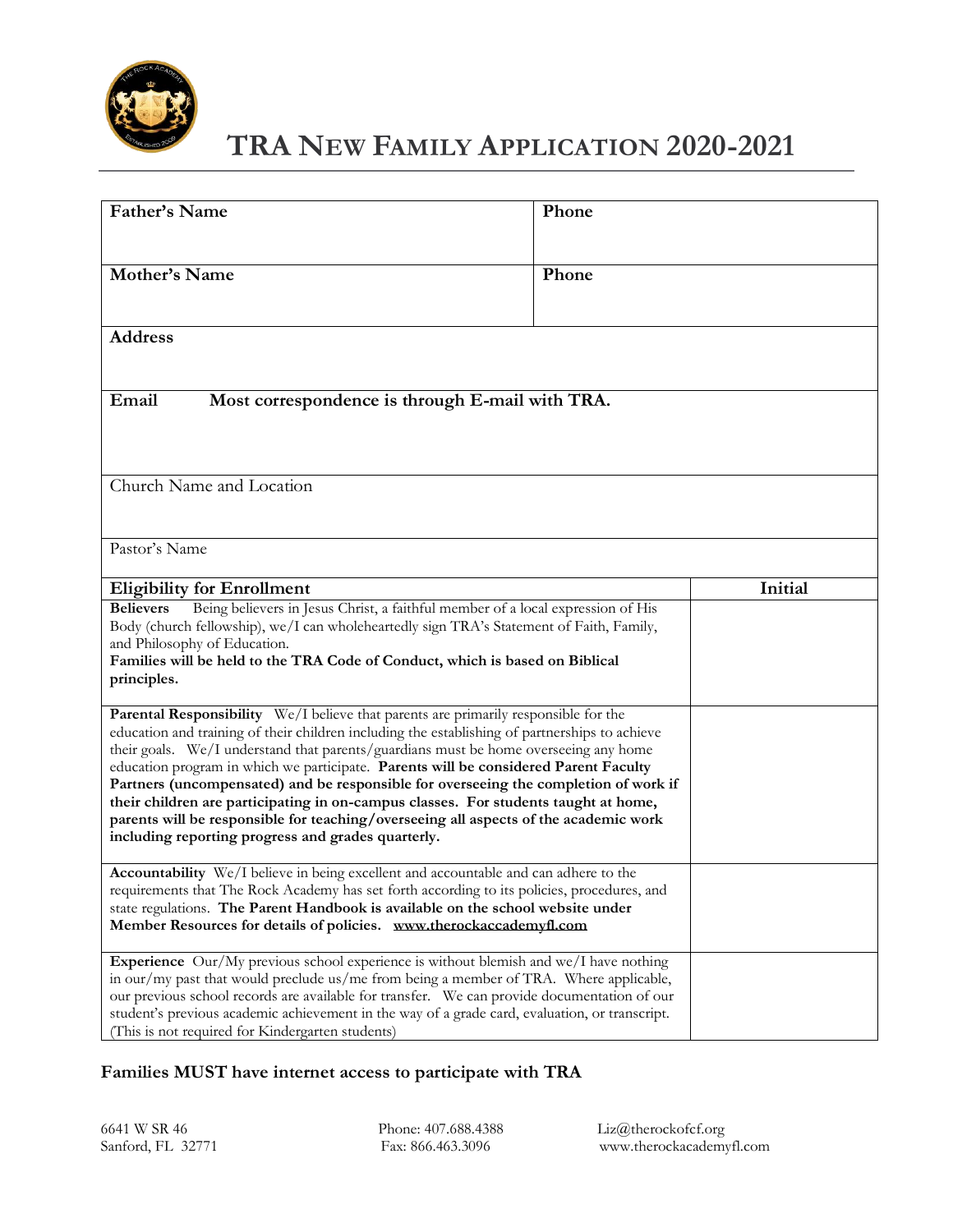| <b>GUEST STUDENT</b><br><b>ENROLLED</b><br><b>Enrollment Information Choose one:</b><br><b>or</b> |                     |                      |    |                            |    |  |
|---------------------------------------------------------------------------------------------------|---------------------|----------------------|----|----------------------------|----|--|
| <b>Student Name(s)</b>                                                                            | Entering<br>Grade:* | On Campus<br>Courses |    | Ignitia Virtual<br>Courses |    |  |
| 1.                                                                                                |                     | <b>YES</b>           | NO | <b>YES</b>                 | NO |  |
| 2.                                                                                                |                     | <b>YES</b>           | NO | <b>YES</b>                 | NO |  |
| 3.                                                                                                |                     | <b>YES</b>           | NO | <b>YES</b>                 | NO |  |

\*Grade placement is subject to previous records, entrance testing and/or administration evaluations. Students will be required to show records of successful completion of the previous grade level and may be required to take an entrance/placement or writing exam.

A. Have any of the students listed above had to leave previous program due to behavior issues? *If yes, please explain. Attach a separate sheet if necessary*

B. Have any of the students listed above been removed or have withdrawn due to academic deficiencies? *If yes, please explain. Attach a separate sheet if necessary*

C. Do any of the students listed above have diagnosed exceptionalities? On medications? *If yes, please indicate which students and the nature of their challenges.* 

D. Have any of the students listed above failed or skipped a grade? *If yes, please explain. Attach a separate sheet if necessary*

E. Indicate any of the students listed above that are recipients of the Gardiner, FTC or FES Scholarships.

F. Do you have dual or shared custody of any child that you are enrolling, with a parent that does not live in the home? *If YES, a copy of the custody agreement, including custodial rights, must be provided to TRA*.

G. Have the students listed above made a personal commitment to Christ? YES NO

6641 W SR 46 Phone: 407.688.4388 Liz@therockofcf.org Sanford, FL 32771 Fax: 866.463.3096 www.therockacademyfl.com